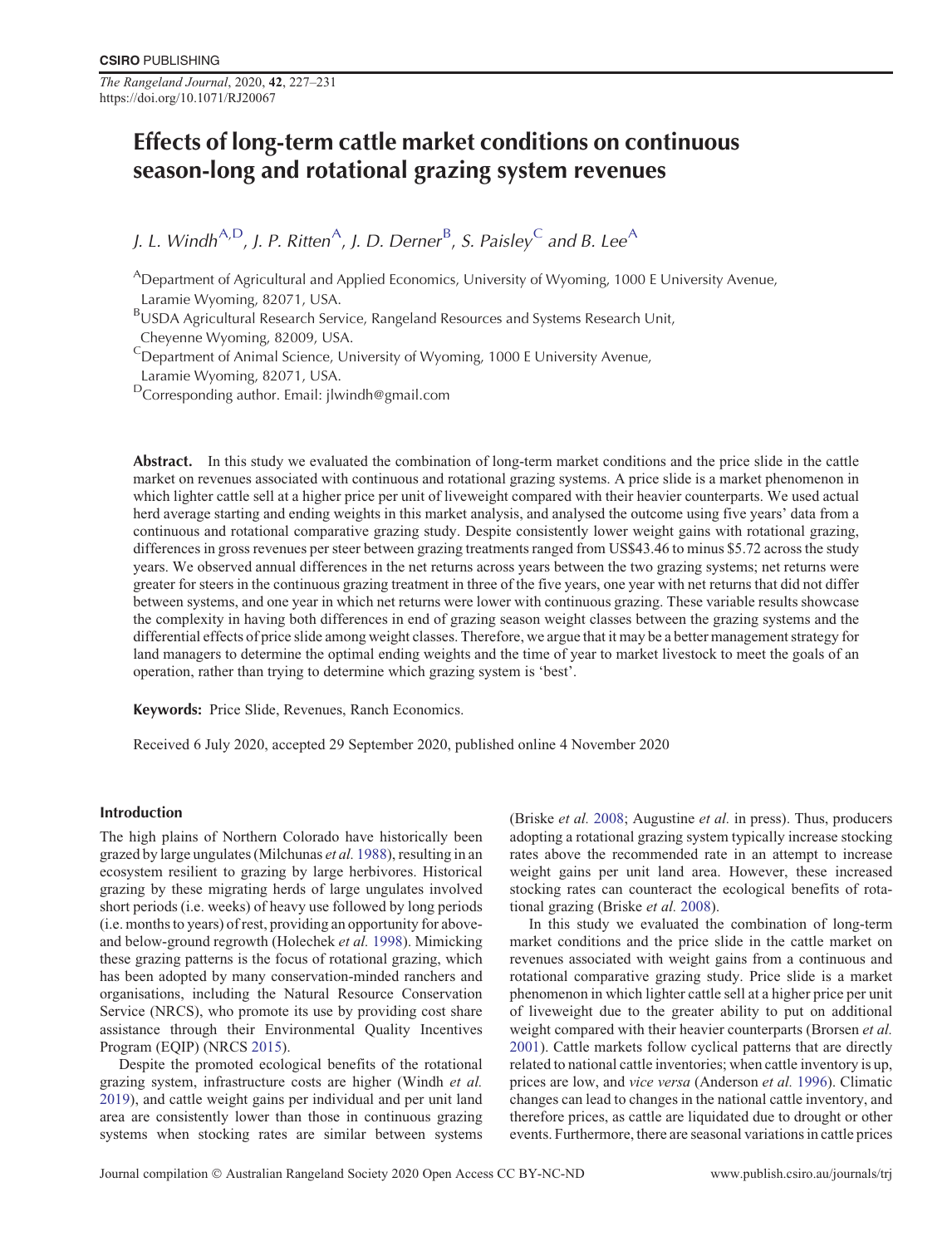due to the differences in intra-annual supply and demand (Peel and Meyer [2002](#page-4-0)).

All of these factors make evaluations of cattle revenues temporally sensitive; however, it is possible to minimise the effect of the cattle market on such evaluations, which results in differences in revenue being attributable to cattle weight and the price slide. Given this, we expect that cattle turned off rangelands at lighter weights should sell for a higher price per unit of liveweight compared with cattle at heavier weights. Our objective was to determine differences in cattle revenues from a grazing experiment in northern Colorado (Wilmer *et al.* [2018](#page-4-0)*a*; Augustine *et al.* in press), while minimising any confounding effects from the cattle market.

The cattle revenues featured in this paper are net revenues (cattle sale price – cattle purchase price) and the authors' goal is to highlight how the cattle market has an effect on revenue generated. Profits (cattle net revenues – costs) are not addressed here, due to the substantial variation in cost structures of different operations and the availability of assistance programs in the USA to alleviate some costs of infrastructure for rotational grazing (Windh *et al.* [2019\)](#page-4-0).

# Materials and methods

#### Study background

Data for this study come from the Collaborative Adaptive Rangeland Management (CARM) experiment comparing continuous season-long grazing with an adaptively-managed, rotational grazing system (Wilmer *et al.* [2018](#page-4-0)*b*; Augustine *et al.* in press). This study is located at the Central Plains Experimental Range, a USDA Agricultural Research Service (ARS) Long-Term Agroecosystem Research (USDA [2017](#page-4-0)) network location in northern Colorado. The site is within the shortgrass steppe ecosystem,  $\sim$  20 km north-east of Nunn, Colorado. Mean annual precipitation is 340 mm. Topography is characterised as gently rolling hills, consisting of Sandy and Loamy Plains ecological sites (NRCS [2007](#page-4-0)), and dominated by a mix of warm- and coolseason graminoids.

Within the CARM experiment, a group of 11 stakeholders from various disciplines – including ranchers, state and federal land managers, and representatives from non-governmental conservation organisations – are responsible for making the management decisions to achieve objectives including vegetation heterogeneity and biomass, grassland bird species abundance, and cattle production goals. Decisions include stocking rate, grazing sequence and rotation, and other decisions such as prescribed burning or the triggers used to indicate that the cattle need to move to the next pasture. Two grazing treatments were: (1) season-long grazing (mid-May to early October) with yearling steers ( $n = 21-28$  steers per pasture across the five years; total herd size of 214–280 steers) grazing in each of ten, 130-ha (320 acre) pastures, and (2) rotational grazing with one large herd (214–280 yearling steers across the five years) sequentially 'pulse grazing' another set of ten, 130-ha pastures. Stocking rates between grazing treatments within each year were the same; stocking density (number of yearlings per individual pasture being grazed) was 10-fold higher for the pasture being grazed in the rotational grazing treatment whereas the other nine pastures were ungrazed during that grazing period (Wilmer *et al.* [2018](#page-4-0)*b*). Details on vegetation responses and livestock weight gains are described in Augustine *et al.* (in press).

Steers from both grazing treatments received the same standard of care, including mineral supplementation and veterinary care. The major cost variations between the treatments was fencing infrastructure, water infrastructure, and labour, which are described in detail in Windh *et al*. ([2019\).](#page-4-0)

## Annual revenues and market analysis

Individual weights from yearling steers were obtained at the beginning (mid-May) and end (early October) of grazing seasons in 2014–2018. We used herd average starting and ending weights each year for the continuous and rotational grazing treatments in this market analysis.

Average season-start (mid-May) and season-end (early October) cattle weights were used to identify 25-pound (lb,  $\sim$ 11 kg) incremental weight classes (season-start: 650 and 675 lbs; season-end: 875, 925, 950, 975, and 1000 lbs (See Table 1 for metric equivalencies)). The market prices for each weight class came from the Livestock Market Information Centre (LMIC) localised to Colorado (LMIC [2018\)](#page-4-0). Weekly reported prices spanned as far back as 1992. Prices were selected within two weeks of the season-start and season-end for each weight class.

To remove the impact of inflation across years, we normalised the 1992–2018 prices for each weight class to 2017 equivalent prices using the St Louis Federal Reserve producer price index (Federal Reserve Bank of St. Louis [2018](#page-4-0)). Price distributions for each weight class were then created using Palisade @Risk's (Palisade Corporation [2005\)](#page-4-0) batch fit process, which fit the price data to a distribution and defined correlations across the prices. A Monte Carlo simulation was used, which was set to randomly draw 100 000 points from each of the weight class distributions. Using this now robust dataset of prices, we calculated the purchase value, gross revenue, and net revenue for each of the 100 000 iterations, as this helps mitigate the annual variations in the markets without compromising the effects of other market traits, such as the price slide.

To calculate annual revenues, we multiplied the average cattle weight per treatment with the simulated average price for the appropriate weight class (gross revenue) (e.g. for 2014, the actual average season-end weights of 998 and 945 lbs were multiplied by the simulated weight class prices for 1000 and 950 lb steers respectively) and subtracted the simulated purchase

**Table 1. Conversion between Imperial and Metric units of weight**

| Imperial weights (lbs) | Metric conversion equivalent (kg) |  |  |  |  |
|------------------------|-----------------------------------|--|--|--|--|
| 25                     | 11.3                              |  |  |  |  |
| 650                    | 294.8                             |  |  |  |  |
| 675                    | 306.2                             |  |  |  |  |
| 875                    | 396.9                             |  |  |  |  |
| 925                    | 419.6                             |  |  |  |  |
| 950                    | 430.9                             |  |  |  |  |
| 975                    | 442.3                             |  |  |  |  |
| 1000                   | 453.6                             |  |  |  |  |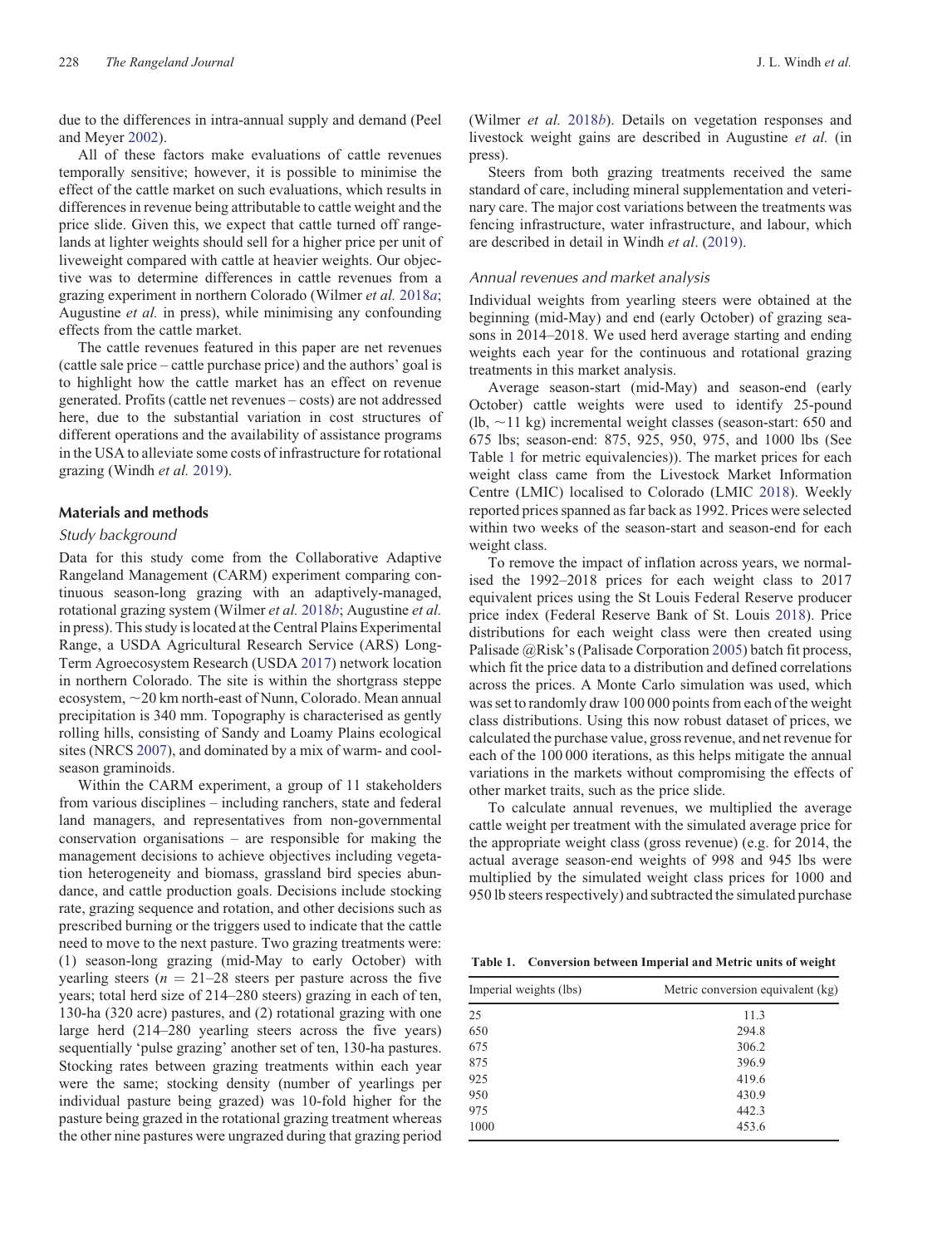<span id="page-2-0"></span>price, resulting in average net revenue per steer. Finally, each years' revenues were multiplied by the corresponding herd size to determine net revenues per grazing treatment for each year of the study. We analysed results using Tukey's HSD test to determine significance of price differences between treatments for each year, and within treatments among years.

## Results

The number of weight data-points obtained from LMIC ranged from 14 to 25 for the seven weight classes, due to variability in cattle supplied to the market each year; the 1000 lb weight classes had the lowest number of data points as these large steers were not present in the Colorado market until 2003. Mean prices for each weight class decreased as weights increased, confirming the presence of a price slide. Prices indicate a steeper slide for the 600–700 lb classes than for the 900 lb classes (Fig. 1). The slide steepened again as the weights increased towards 1000 lbs. The high spring prices (600–700 lb weight class) not only reflect the effect of the price slide on lighter weight cattle, but there are also effects caused by seasonality, specifically because demand for low-weight steers is high at the beginning of the grazing season. This seasonality effect can be confirmed in Table 2, where lower spring weights and the higher fall (autumn) weights are highly correlated.

Weight gains were consistently 11–16% lower for the rotational compared with the continuous grazing treatment each year (Augustine *et al.* in press). Yearling cattle were 40–53 lb per head lighter in the rotational than continuous grazing treatment across years (Table [3](#page-3-0)). Despite consistent reductions



Fig. 1. Visual of the price slide resulting from the @Risk simulated average long-term prices for each steer weight class.

in weight gains with rotational grazing, differences in the simulated gross revenues per steer between grazing treatments ranged from US\$43.46 to minus \$5.72 across the study years. Gross revenues were highest for continuous grazing in 2014, 2016, and 2018, no differences were observed between grazing treatments in 2015, and gross revenue per steer was greater for rotational grazing in 2017. This variability in grazing treatment responses within and across years is attributable to complexity in (1) differences in end of grazing season weight classes between the grazing systems and (2) differential effects of price slide among weight classes (Fig. 1).

For example, in 2014, 2015, and 2017, end of grazing season weight classes were similar for continuous (1000 lb) and rotational (950 lb) grazing treatments; thus, differential effects of price slide are absent between these years, and these three years can be compared with each other using the same long-term simulated prices per weight class. Both 2016 and 2018, however, provide a different context for gross revenues, as they showcase the complexity in having both differences in end of grazing season weight classes between the grazing systems and differential effects of price slide among weight classes. In 2016, steers in the continuous grazing treatment ended in the 975 lb weight class vs the 925 lb weight class in the rotational grazing treatment. For 2018, the weight classes were lighter, due to the much reduced weight gains associated with the highest stocking rate (280 steers, Augustine *et al.* in press), with the 925 lb weight class for steers off the continuous grazing treatment, and 875 lb weight class for the rotational grazing treatment. The combination of these lower weight classes and differential effects of price slide (Fig. 1) resulted in larger differences in our simulated gross revenue (\$35.28 in 2016 and \$43.46 in 2018) for the continuous grazing treatment in these two years.

Net revenue per steer and total annual revenue followed the same pattern as gross revenue. Values were higher for continuous grazing than for rotational grazing in 2014, 2016, and 2018, similar in 2015, and greater for rotational grazing in 2017 (Table [3\)](#page-3-0). Cumulatively, we expect the continuous grazing treatment to result in greater than \$20 000 difference in total net revenues, a difference of 6% more returns compared with rotational grazing, over the five years.

#### **Discussion**

The scale of this study makes it applicable to local producers in northern Colorado, where the average ranch/farm size is 345 ha (USDA National Agricultural Statistics Service (NASS) Colorado Field Office [2012](#page-4-0)), as well as to other land managers in

|                  | 650 lb (Spring) | 675 lb (Spring) | 875 lb (Fall) | $925$ lb (Fall) | 950 lb (Fall) | 975 lb (Fall) | 1000 lb (Fall) |
|------------------|-----------------|-----------------|---------------|-----------------|---------------|---------------|----------------|
| 650 lb (Spring)  | 000.1           |                 |               |                 |               |               |                |
| 675 lb (Spring)  | 0.973           | 1.000           |               |                 |               |               |                |
| 875 lb (Fall)    | 0.745           | 0.687           | 1.000         |                 |               |               |                |
| 925 lb (Fall)    | 0.855           | 0.798           | 0.912         | 000.1           |               |               |                |
| 950 lb (Fall)    | 0.856           | 0.779           | 0.878         | 0.988           | 1.000         |               |                |
| 975 lb (Fall)    | 0.841           | 0.767           | 0.862         | 0.986           | 0.994         | 1.000         |                |
| $1000$ lb (Fall) | 0.742           | 0.699           | 0.851         | 0.965           | 0.982         | 0.991         | 1.000          |
|                  |                 |                 |               |                 |               |               |                |

**Table 2. Correlation of Spring and Fall LMIC weight data**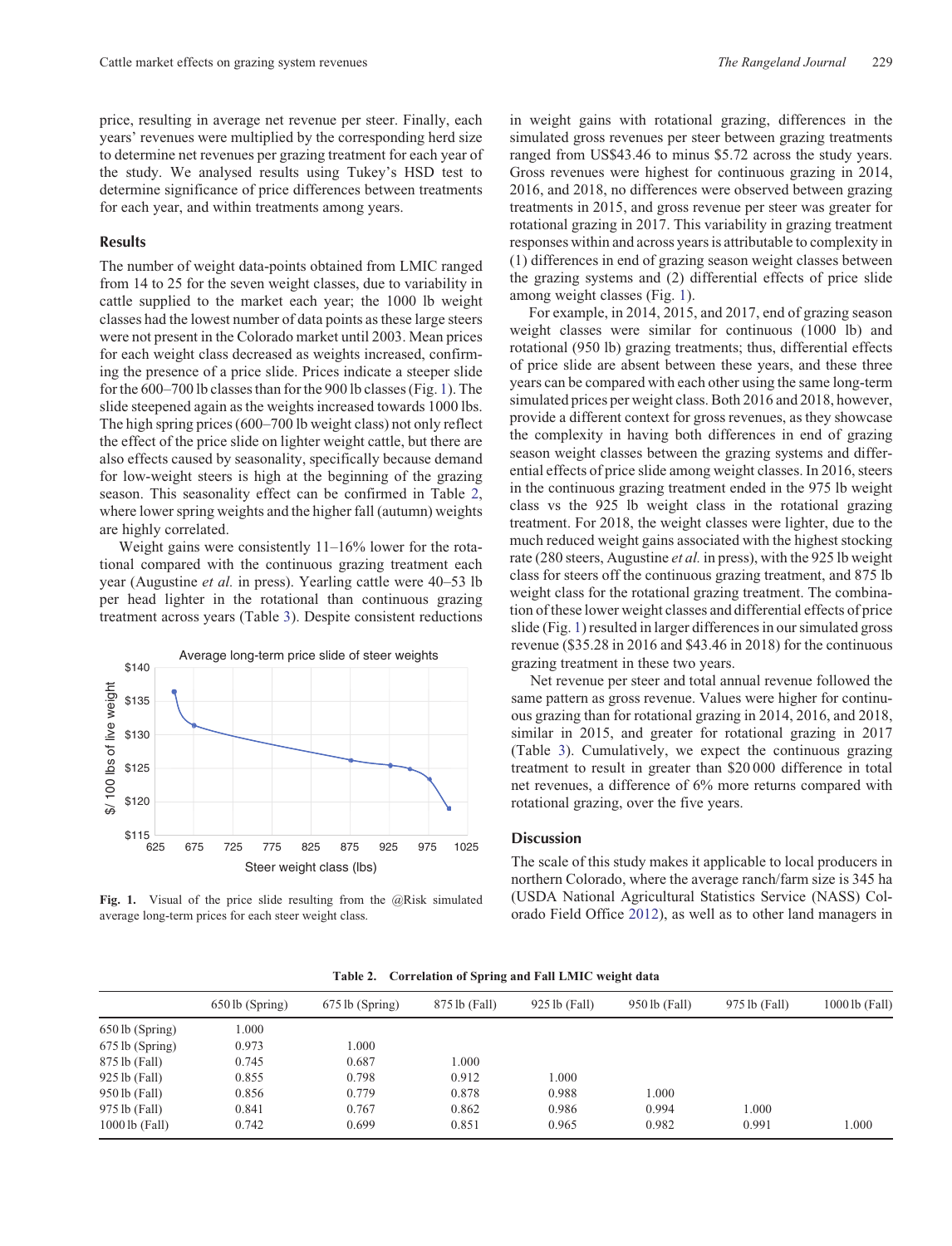<span id="page-3-0"></span>

| Year                    | Treatment                | Average<br>on weights<br>(lbs) | Average<br>purchase<br>price | Average<br>off weights<br>(lbs) | Difference in<br>average off<br>weights | Gross<br>revenue <sup>A</sup> | Difference<br>in gross<br>revenue | Average net<br>revenue per<br>steer <sup>A</sup> | Total $#$ of<br>steers per<br>treatment | Total annual<br>net revenue     |
|-------------------------|--------------------------|--------------------------------|------------------------------|---------------------------------|-----------------------------------------|-------------------------------|-----------------------------------|--------------------------------------------------|-----------------------------------------|---------------------------------|
| 2014                    | Continuous<br>Rotational | 684                            | \$899.10                     | 998<br>945                      | 53 lbs.                                 | \$1188.67<br>\$1180.88        | $$7.79**$                         | \$289.57<br>\$281.78                             | 214                                     | \$61967.98**<br>\$60300.92**    |
| 2015                    | Continuous<br>Rotational | 667                            | \$876.75                     | 993<br>944                      | 49 lbs.                                 | \$1182.71<br>\$1179.63        | \$3.08                            | \$305.97<br>\$302.88                             | 224                                     | \$68 537.28<br>\$67845.12       |
| 2016                    | Continuous<br>Rotational | 642                            | \$876.03                     | 974<br>930                      | 44 lbs.                                 | \$1202.34<br>\$1167.06        | $$35.28**$                        | \$326.31<br>\$291.03                             | 234                                     | $$76356.54**$<br>\$68 101.02**  |
| 2017                    | Continuous<br>Rotational | 640                            | \$873.3                      | 994<br>952                      | 42 lbs.                                 | \$1183.90<br>\$1189.62        | $$-5.72**$                        | \$310.60<br>\$316.32                             | 244                                     | $$75786.40**$<br>\$77182.08**   |
| 2018                    | Continuous<br>Rotational | 645                            | \$880.13                     | 916<br>876                      | 40 lbs.                                 | \$1149.49<br>\$1106.04        | $$43.46**$                        | \$269.36<br>\$225.91                             | 280                                     | $$75420.80**$<br>\$63254.80**   |
| Five year<br>cumulative | Continuous<br>Rotational |                                |                              |                                 |                                         |                               |                                   |                                                  |                                         | \$358 069,00**<br>\$336681.60** |

**Table 3. Average weights, and simulated gross, net, and total revenues per steer and per treatment** Statistically significantly differences (at 95% CI) are indicated, \*\*

<sup>A</sup>Prices used are the average estimated price based on the Monte Carlo price distributions.

the western Great Plains of North America, since about half run yearlings (Kachergis *et al.* [2013\)](#page-4-0), and two-thirds of managers in this region use extensive intra-growing season rotation with moderate (several weeks) grazing period durations (Roche *et al.* [2015\)](#page-4-0). Diverse management strategies produce similar ecological outcomes in this region (Wilmer *et al.* [2018](#page-4-0)*a*). Ecological differences – vegetation composition, forage production – did not differ between the continuous and rotational grazing systems in this study, but livestock weight gains were consistently 11–16% lower with rotational grazing (Augustine *et al.* in press). In addition, costs do vary between the two grazing systems, with fencing, water infrastructure, and labour accounting for the most pronounced differences. The cost analysis of this same study can be found in Windh *et al.* [\(2019\),](#page-4-0) where in addition to the 10 non-contiguous pastures used in the study, the results are also extrapolated out to contiguous parcels of land to be applicable to a wider audience.

Comparing net revenues between contrasting grazing systems – continuous, season-long and rotational – is more than a simplistic accounting of differences in livestock weight gains multiplied by a common selling price. We showcase this by calculating net revenues using long-term simulated average prices, start and end of grazing season weight classes, and incorporating differential effects of price slide among weight classes (Fig. [1\)](#page-2-0). This complexity was evident in the five years of this grazing study as differences occurred across years in offweight (end of grazing season) weight classes of yearling livestock between grazing systems, combined with the differential price slide adjustment between these weight classes each year.

Annual differences in the net returns across years between the two grazing systems were recorded. Net returns were greater for steers in the continuous grazing treatment in three of the five years, with one year having net returns that did not differ, and one year in which net returns were lower with continuous grazing. For the five years, we observed a 6% greater net return with grazing steers using continuous compared with the rotational grazing strategy. Net returns did not differ between continuous and rotational grazing at either moderate or heavy

stocking rates in mixed-grass prairie of Wyoming (Hart *et al.* [1988](#page-4-0)), but in the tallgrass prairie of Oklahoma, net returns (US\$/ ha) were reduced by  $>50\%$  with rotational grazing by yearlings at moderate stocking rates compared with continuous seasonlong grazing, and this percentage increased as stocking rates increased to heavy (McCollum *et al.* [1999\)](#page-4-0). Neither of these studies appear to have accounted for the price slide in their methods and only used single year prices to determine revenues; therefore, we would argue that the condition of the cattle market in those study years likely had an effect on their findings.

Price slide effects on revenue differ among different livestock weight classes (Fig. [1](#page-2-0)). As a result, yearling steer offweights (i.e. end of grazing season weights) can markedly affect revenue for grazing systems. The historical price slide in northern Colorado is magnified between 950 and 975 pounds, and the slide becomes even steeper from 975 to 1000 pounds, although there are fewer years associated with this weight class difference. As a result, producers should have an objective in this rangeland ecosystem of targeting a maximum off-weight from summer grazing of the 950-pound weight class; after the 950-pound weight class, the price decrease resulting from the price slide becomes more pronounced (Fig. [1\)](#page-2-0). To accomplish this, producers can (1) sell yearling cattle earlier (e.g. early September rather than early October) to reduce the probability of these animals moving to the heavier weight classes (Irisarri *et al.* [2019](#page-4-0)) or (2) begin the grazing season in mid-May with lighter weight yearling cattle (e.g.  $<650$  pounds used in this study). These results focus specifically on the long-term price slide between the different weight classes; annual variations occur in the price slide as a result of each year's market conditions and therefore the difference in prices caused by the price slide will vary annually.

# Conclusion

One major consideration in adopting a new grazing strategy is understanding both changes in production and the related economic implications of those changes. Unlike most commodities,